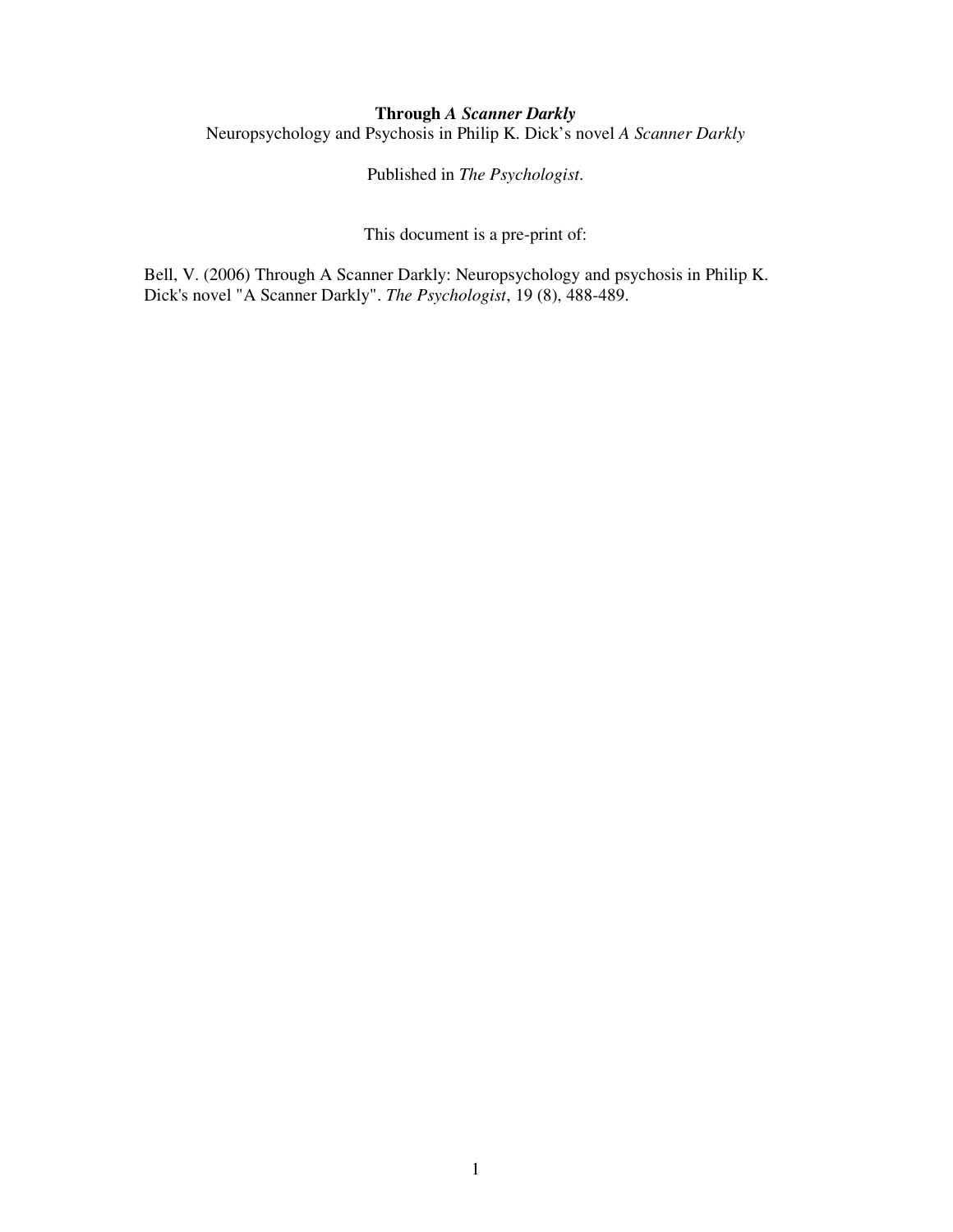Partly motivated by his increasing brushes with psychosis, by the early 1970s, Philip K. Dick was struggling with increasing doubts over the nature of reality and personal identity. Perhaps unsurprisingly, characters with unstable worlds and existential doubts are a familiar focus of his work. Dick was interested in more than just description however, and often used his novels to explore personal theories of existence. During his research, he discovered the work of Roger Sperry, who had rocked the foundations of neuroscience by discovering that when separated, the hemispheres of the brain seemed, at least to some degree, independently conscious. Worried about his own perception of reality, Dick considered that this could explain his increasing feelings of alienation and self-detachment. These reflections resulted in *A Scanner Darkly*, a partly autobiographical near-future novel that remains an incisive commentary on society, psychosis and the brain.

Ostensibly, the novel is about an undercover cop, attempting to track the mysterious source of the dangerously addictive 'Substance D'. During the day, Dick's protagonist lives as Bob Arctor, a user and drop-out who spends his time chasing the next fix and discussing drugaddled schemes with his similarly addicted housemates. When not undercover, Arctor becomes agent S.A. Fred, reporting his findings and reviewing recordings from surveillance scanners placed to gather evidence on friends and associates.

Unusually for works of science-fiction, much of the book's setting was lifted directly from the author's own life. In a letter to a friend, he admitted descending "into the gutter of near-illegal life: narcotics and guns and knives and oh so many crimes… not so much that I did them but that I surrounded myself with those who did" (Sutin, 1991, p202). Dick was a sharp observer though, and his characters depict the rough language and petty politics of his dubious peers with considerable insight. Not surprisingly, the individuals and episodes on which the book centres are vividly portrayed.

This detailed observation can be seen right from the opening of the book, where Charles Freck and Jerry Fabin believe themselves to be infested with 'aphids' which they are attempting to capture in a glass jar for medical analysis. To the envy of most academic textbooks, these pages contain a detailed account of delusional parasitosis, a form of psychosis often brought on by stimulant drug abuse. In this condition (also known as Ekbom's syndrome) sufferers believe themselves to be infested with parasites and are often detected by the so-called 'matchbox sign', where sufferers present doctors with supposedly captured 'parasites' in a matchbox or similar container (Enoch and Ball, 1999).

Apart from these carefully observed vignettes of drug use and its consequences however, *A Scanner Darkly* is notable as a study on the separation and fracturing of self-consciousness. Dick explores this by setting up a society so awash with drugs, that the mysterious cartels have infiltrated all levels of government. As a protective measure, agents must keep their identity secret from both sides. When with their colleagues, they must wear 'scramble suits' that project a constantly changing external appearance generated from a database of stored images. As a further measure, agents must report on their own undercover selves, so, by omission, their reports do not inadvertently give away their identity.

By the nature of his job, the novel's protagonist is in the unenviable position of never feeling entirely grounded in a single identity, a feeling exacerbated by the fact he is frequently required to view himself in the third person when watching surveillance tapes. By this literary device, Dick manages to capture the feeling of existential detachment that appears in many of the descriptive accounts of psychosis, reflecting the original sense of Eugene Bleuer's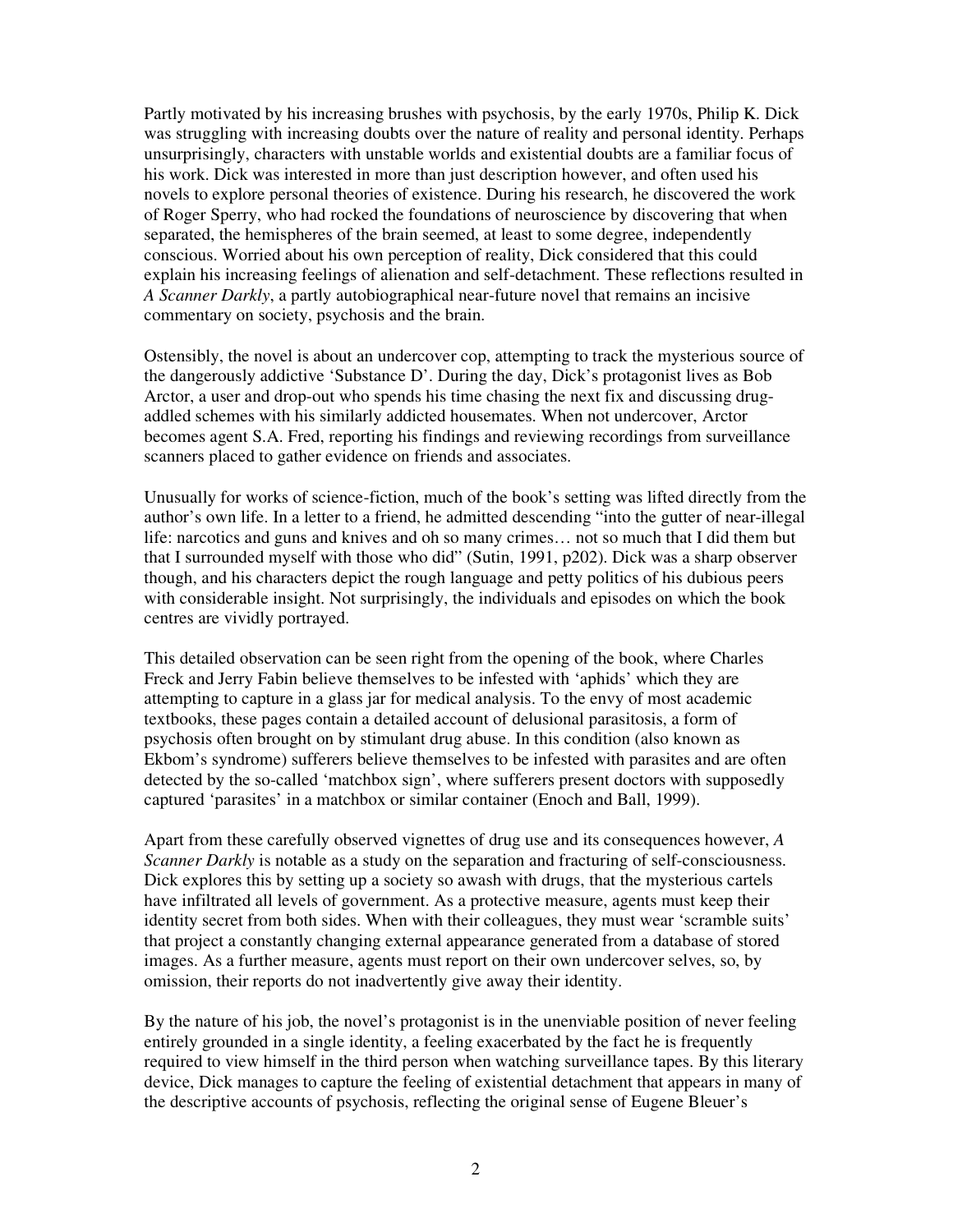'schizophrenia' (meaning literally, 'split mind'). Recent studies on the phenomenology of psychosis show similar striking parallels. Stanghellini's (2004) recent book captures both the psychotic state and the protagonist's dilemma with equal clarity, when he describes the breakdown of self-consciousness as including:

"disorders of the demarcation between me and not-me ('It is not me who is seeing that object over there – I am that object'), anomalous experiences of unity in the present moment ('I feel like I am two persons at the same time') and of one's continuing identity across time ('Time and especially my own actions are fragmented'), and finally the loss of myness of one's own experiences ('It is not me who is doing this actions or having this perception')" (Stanghellini, 2004, p150).

With this in mind, perhaps science-fiction can be thought of as a natural home for a literary treatment of psychosis, as high technology is often invoked in complex delusional systems as a way of explaining strange and otherwise inexplicable experiences. In fact, Stanghellini seems to pay the genre an unintended complement by co-opting the language of sciencefiction when naming one of his chapters 'Cyborgs and Scanners'.

For its insight into altered states, Philip K. Dick's writing is especially noteworthy however; he was highly knowledgeable about mental illness, not only from his own experience – he regularly saw a psychiatrist for most of his life – but also through his acquaintance with key texts in psychology and psychiatry (Carrère, 2004). Consequently, it would be easy to read *A Scanner Darkly* as a rehash of radical theories of mental illness, particularly those of R.D. Laing and Aaron Esterson (Laing and Esterson, 1964), who viewed madness as an attempt to reconcile roles that have become irreconcilable in modern life. However, Dick was not content with simply repeating the fashionable anti-establishment views of the time and attempted an explanation based on an understanding of neuropsychology.

In the novel, Fred's mind and brain are regularly tested by police department psychologists, owing to the stress of both maintaining a dual identity, and taking drugs as part of his undercover life. Dick avoids the off-the-shelf cliché's of ink-blots and electric shocks, as the author describes realistic test scenarios and recognisable neuropsychological tests. Worryingly for Fred, the results of divided visual field and embedded figures tests suggest that his cortical hemispheres are becoming functionally separate, as they gradually lose the ability to communicate and fail to integrate information.

Here, the author melds science-fiction with science-fact, with an inspired reading of Sperry's work on split-brain patients. Dick was fascinated by Sperry's discovery that patients with surgically disconnected cerebral hemispheres (a treatment for otherwise untreatable epilepsy) seemed to show a dual or partitioned consciousness. Where previously it was thought that the right side of the brain was largely 'silent' and relied on the dominant left, new research suggested that each hemisphere "appeared to be using its own percepts, mental images, associations and ideas" (Sperry, 1993). In Dick's novel, 'Substance D' induces a similar splitbrain disconnection (directly referencing Sperry in some passages), providing an explanation for the protagonist's increasingly fractionated and incoherent self-consciousness.

Far from being a fantastical notion of a far-flung plot, the idea that psychosis might result from a disengagement of the hemispheres was subsequently discussed in the scientific literature and is still influential today. Dimond (1979) for example, compared patients diagnosed with schizophrenia and split-brain patients, arguing that in both conditions "there is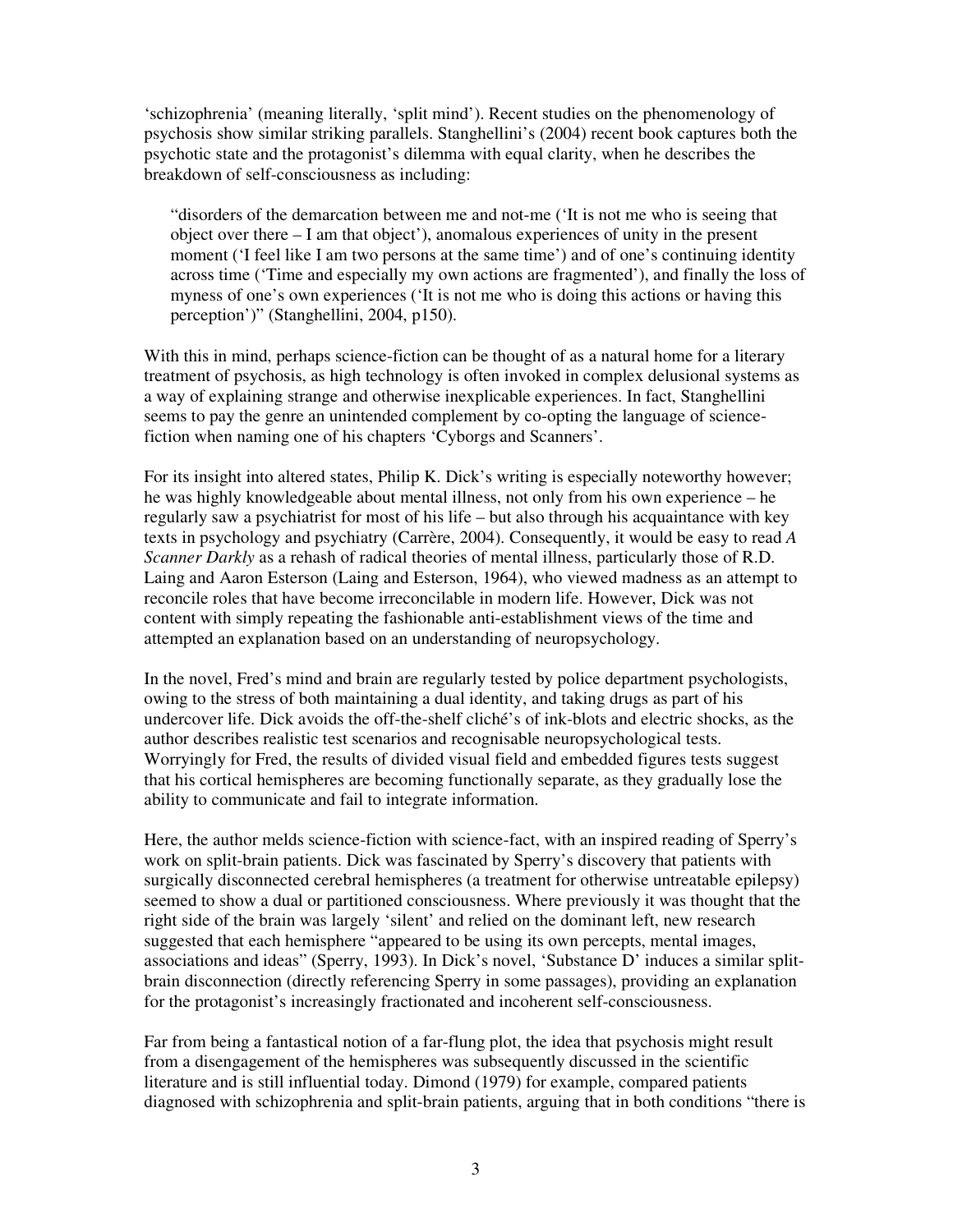a fundamental failure of in the transfer of information between the two hemispheres", suggesting "split-brain symptoms are present in schizophrenia". Although the resemblances between psychosis and the effects of split-brain operations are no longer regarded so highly, clear evidence for differences in the structure and function of the hemispheres in psychosis remains (Gur and Chin, 1999; Pantelis et al., 2003). Perhaps ironically, ideas that many people might have dismissed as imaginative plot, turned out to be reasonable and well informed scientific speculation.

*A Scanner Darkly* is now being made into a Hollywood film, and although there are high hopes for the adaptation, one of the most touching aspects of the book is likely to be missing from the big screen version. Dick added an 'Author's note' to the end of the book, dedicating the novel to friends who had been lost to drug abuse, many listed as deceased or disabled by physical or mental illness. Although he comments that there is no easy moral and avoids the obvious platitudes, he poignantly lists himself among the casualties.

Despite his problems – or perhaps, because of them – there are few novelists who better capture the uncanny unreality and disturbed self concept so characteristic of psychosis. Although not all of his novels are great literature, Philip K. Dick's work is typically overflowing with ideas, reflecting his attempt to integrate a profoundly altered experience of reality with a vast knowledge of the arts and sciences.